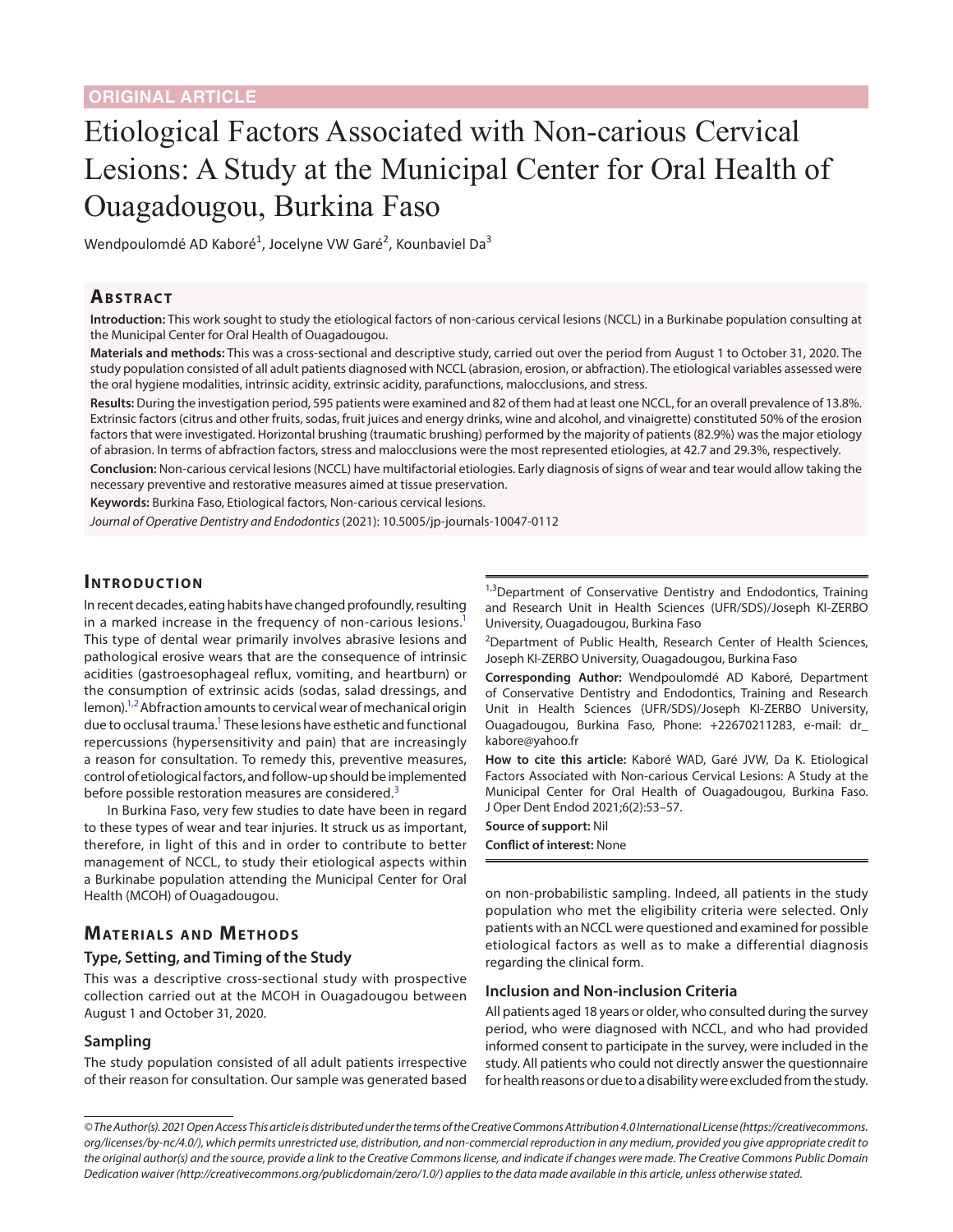## **Data Collection**

The data collection technique was a combination of maintenance and clinical observation. The main data collection tool was a collection sheet. It was a questionnaire comprising two sections that collected sociodemographic information (age, gender, occupation, and place of residence), clinical data of the patients (reason for consultation, type of NCCL, and oral hygiene), and etiological variables. The etiologies investigated related to the following:

- Oral hygiene methods (type of toothbrush, hardness of the brush bristles, the brushing technique, the frequency of brushing, the hand used for brushing, the toothpaste used, and the use of bicarbonate);
- Extrinsic acidity (frequent consumption of acidic drinks, sodas, lemon juice, fruit juice, energy drinks, other fruits such as citrus and acidic foods, salad dressings, and taking medications);
- Intrinsic acidity (gastroesophageal reflux, belching, vomiting, heartburn, an acid taste in the mouth, and dry mouth);
- Parafunctions and bruxism (sleep bruxism and awake bruxism);
- Psychosocial stress [all psychosocial emotional phenomena that negatively impact the manducatory apparatus and that can be an indirect cause of occlusal stress (abfraction). Stress was recorded during the study, depending on whether the patient experienced it or had experienced it for a prolonged period over several weeks or permanently];
- Dental malocclusions and malpositions (overbite, occlusal trauma, rotation, transposition, extrusion, impacted tooth, Angle's classification, interference, etc.).

Frequent consumption was recorded when the food or drink item was taken daily or several times a week. Oral hygiene was determined using Greene and Vermillion's Simplified Oral Hygiene Index (SOHI).<sup>[4](#page-3-3)</sup> Other tools were also used for this collection, namely a dental examination tray (probes N°6, N°17, periodontal probe, mirrors, and tweezers), articulating paper, a refrigerant spray, a camera, and pens.

# **NCCL Diagnostic Criteria**

The diagnosis of each of the lesions was based on the morphology of the clinical forms of NCCL already described in the literature.<sup>[5](#page-3-4),[6](#page-3-5)</sup> The first criterion was the geometric shape of the lesion; the second was the color of the tooth at the level of the lesion; the third criterion was the surface condition of the lesion when probed. The fourth criterion was the presence of lesions or associated manifestations such as wear of the occlusal surfaces, gum recession, dentin sensitivity, and the presence or absence of tartar in the worn cervical area.

#### **Execution of the Investigation**

The investigation took place in the consultation room, which was well lit and equipped with a dental chair with a scialytic lamp. The consultation team consisted of a dental surgeon and a nurse specialized in dentistry and two student trainees in the final year of dental surgery. These staff members participated in training on the use of the questionnaire and the diagnosis of NCCL. The clarification of the technical terms and their translation into the local Mooré and Dioula languages were carried out for this purpose. A pretest validated the tools before the official collection. The clinical examination was carefully conducted in order to accurately determine the causes of these NCCLs. The overall verification of the records was carried out before the data were entered.

# **Data Processing**

In order to create a database, the information collected was entered into a form developed using EPI-info 7.1.3.3 software. A verification was undertaken immediately by the reporter for the day at the end of each session. The control of the input was initially performed physically. Checks were then carried out by a data manager. The data analysis was undertaken with the same EPI-info 7.1.3.3 software. The descriptive analysis of the sociodemographic and the clinical characteristics was detailed. Excel 2016 and Word 2016 were used to generate the tables and to compile the text items.

# **Re s u lts**

### **Characteristics of the Sample**

Eighty-two patients had at least one NCCL out of the 595 patients who were examined during the study. The overall prevalence of NCCL, therefore, was 13.8%. The 40–60 years of age bracket was the most represented ( $n = 42$ ; 51.2%), with extreme ages of 20 and 79 years. The average age for this series was  $46.28 \pm 12.92$  ([Table 1\)](#page-1-0). There were 51 male patients, or 62.2%, and the sex ratio was 1.64. The majority of the patients (92.7%) resided in cities. There were 30 civil servants, amounting to the largest occupational category, at 36.6%, followed by workers in the informal sector, at 26.8%. The unemployed accounted for 14.6%, whereas pupils and students accounted for 6.1% of the patients.

# **Etiological Factors of NCCL**

#### *Erosion Factors*

Extrinsic factors (citrus and other fruits, sodas, fruit juices and energy drinks, wine and alcohol, and vinaigrette) accounted for 50% of the factors investigated. Intrinsic factors were less represented and dominated by gastroesophageal reflux (14.6%). No cases of vomiting were reported ([Table 2](#page-1-1)).

#### <span id="page-1-0"></span>**Table 1:** Age distribution of the patients

| Age bracket   | Number (n) | Percentage (%) |  |  |
|---------------|------------|----------------|--|--|
| $[20 - 40]$   | 25         | 30.5           |  |  |
| $[40 - 60]$   | 42         | 51.2           |  |  |
| $[60 - 80]$   | 15         | 18.3           |  |  |
| TOTAL $N$ (%) | 82         | 100            |  |  |

<span id="page-1-1"></span>**Table 2:** Distribution of the patients according to the conditions of erosion

| Etiological factors                 | Frequency<br>(n/N) | Percentage<br>(%) |
|-------------------------------------|--------------------|-------------------|
| <b>Extrinsic acidity</b>            |                    |                   |
| Citrus and other fruits             | 74/82              | 90.2              |
| Sodas                               | 72/82              | 87.8              |
| Fruit juices and energy drinks      | 71/82              | 86.6              |
| Wines and other spirits             | 48/82              | 58.5              |
| Vinaigrette                         | 44/82              | 53.7              |
| Medication intake                   | 10/82              | 12.2              |
| Intrinsic acidity                   |                    |                   |
| Gastroesophageal reflux             | 12/82              | 14.6              |
| Feeling of dry mouth                | 7/82               | 8.5               |
| History of salivary gland pathology | 1/82               | 1.2               |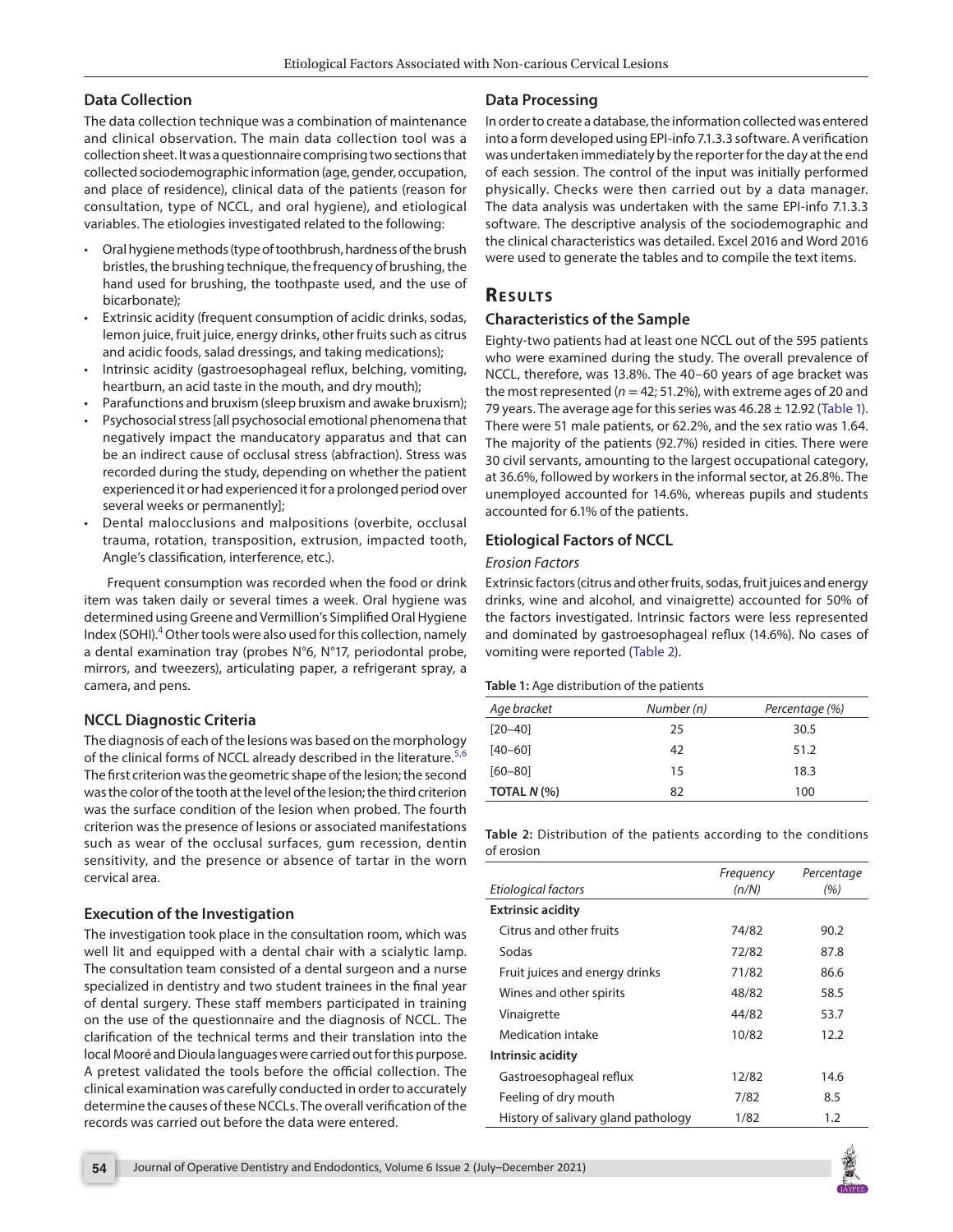#### *Abrasion Factors*

The common brushing technique was horizontal brushing (traumatic brushing), which was practiced by the majority of patients (*n* = 45; 82.9%) ([Fig. 1](#page-2-0)). The most common daily brushing frequency was twice daily ( $n = 45$ ; 54.9%) ([Table 3](#page-2-1)). Nearly all of the patients ( $n = 81$ ; 99%) used a manual toothbrush. One person used an electric toothbrush. In addition to a conventional manual toothbrush, one of the patients used a traditional miswak stick as a toothbrush. Patients who purchased toothbrush in retail pharmacies were 18.3%. A toothbrush with soft bristles was used by 18.3% of the patients ([Table 3\)](#page-2-1). Toothpastes purchased in counterfeit markets were the most used [\(Table 3](#page-2-1)). In terms of *abfraction factors,*  stress and malocclusions were the most represented etiologies, at 42.7 and 29.3%, respectively. Bruxism was reported in six patients, or 7.3% ([Table 4\)](#page-2-2).

# **Dis c u s sio n**

#### **Restrictions, Limitations, and Strengths of the Study**

The effects of coronavirus disease were the major problems in this study. Indeed, this pandemic has forced governments to enact restrictive measures in almost all areas of activity in order to limit the chain of transmission of the virus. The limitation of consultations to emergencies by the management of the MCOH led to a delay in the start of the data collection, which had been scheduled to take place during the period from March to May 2020. The limitations that the study may have are twofold:

- It was a single-site study;
- A significant element was the fact that at-risk patients, as well as the elderly, were strongly discouraged from oral consultations for the simple reason that they are particularly vulnerable to the coronavirus.

On the contrary, the target population (survey conducted directly among patients), as well as the prospective nature of the data collection, remains the first in Burkina Faso, thereby rendering this work particularly relevant. In light of these difficulties, the accessibility, availability, and experience of the staff of this health center made it possible to consistently carry out this work and to obtain these results.

#### **Patients' Characteristics**

Men were found to be affected the most. This situation has been found in several studies, although gender has generally not been



<span id="page-2-0"></span>**Fig. 1:** Distribution of the patients according to the brushing technique

<span id="page-2-1"></span>**Table 3:** Distribution of the patients according to brushing habits

| Brushing habits of patients                    | Number (n) | Percentage (%) |
|------------------------------------------------|------------|----------------|
| Number of brushings per day                    |            |                |
| One                                            | 28         | 34.1           |
| Two                                            | 45         | 54.9           |
| Three                                          | 6          | 7.3            |
| More than three                                | 3          | 3.7            |
| Hardness of the bristle                        |            |                |
| Hard                                           | 26         | 31.7           |
| Medium                                         | 41         | 50             |
| Soft                                           | 15         | 18.3           |
| Type of toothpaste                             |            |                |
| Toothpaste purchased in<br>counterfeit market  | 74         | 90.2           |
| Toothpaste purchased from<br>retail pharmacies | 8          | 9.8            |
| TOTAL $N$ (%)                                  | 82         | 100            |

<span id="page-2-2"></span>**Table 4:** Distribution of the abfraction factors in the patients

| Abfraction factors | Frequency (n/N) | Percentage (%) |
|--------------------|-----------------|----------------|
| Malocclusions      | 24/82           | 29.3           |
| <b>Bruxism</b>     | 6/82            | 7.3            |
| <b>Stress</b>      | 35/82           | 42 7           |
|                    |                 |                |

reported to be a risk factor for NCCL.<sup>7-[9](#page-3-7)</sup> By way of comparison, the results in Dakar of Kane et al.<sup>10</sup> are of interest, as they found a male prevalence of 46.06%. A predominance of males with NCCLs may be related to the management of urban workloads and social workloads in the setting of a poor country, resulting in a source of anxiety and exposing them to the phenomenon of abfraction, which was high in this study.

This work revealed an increasing number of patients with NCCL as a function of age, although this growth was not linear. The average age was 46 years. With a series of 1,023 individuals aged between 20 and 69 and an average age of 46.1, Que et al.,<sup>11</sup> like other authors, have documented this increase in NCCL with age. Age has long been recognized as a risk factor for NCCL. Our study found that the 40–60 years of age bracket was the most affected, at 51.2%. Paradoxically, the 60–80 years of age bracket exhibited fewer cases of NCCL. This could be due to the non-representativeness of elderly people in the sample due to hesitation in consulting health services in general and certain specific services including dental surgery in particular, in these times of the coronavirus disease-2019 (COVID-19) pandemic.

#### **Etiological Factors**

Non-carious cervical lesions (NCCL) cannot be dissociated from the etiological factors that generate them. The present study distinguished between recognized factors related to erosion, abrasion, and those related to abfraction.

Factors related to *abrasion* related to brushing, namely the technique, the frequency, and the quality of the toothpaste used. Brushing with toothpaste is the most commonly used and effective procedure in the practice of oral hygiene. However, in addition to the potential benefits of removing plaque and improving oral health, the misuse of toothpaste and a toothbrush can cause damage to hard and soft dental tissues.<sup>12</sup> Various factors such as the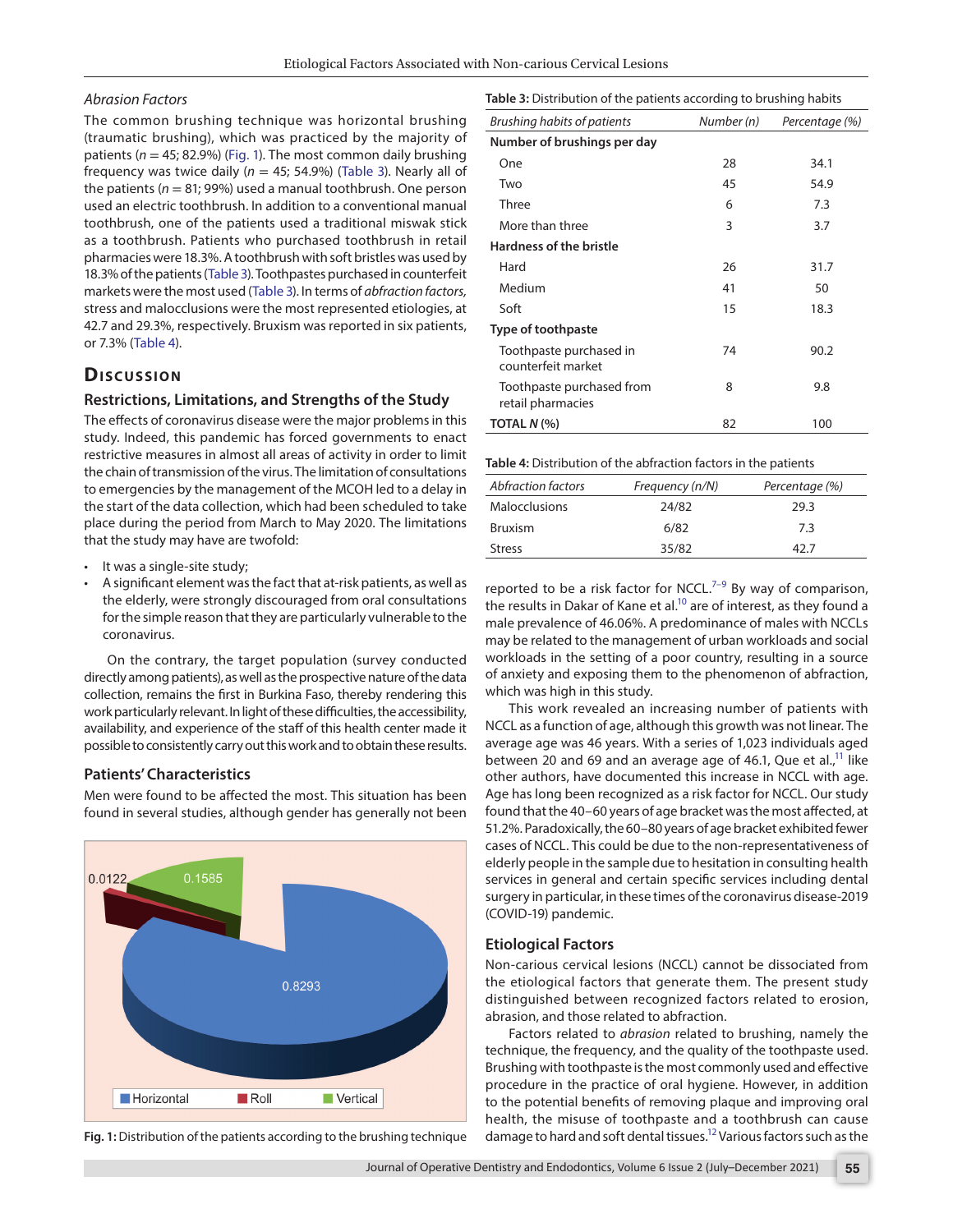brushing technique, the brush force, the duration and frequency of brushing, and the type of brush, especially the bristle stiffness, influence the phenomenon of abrasion.<sup>13</sup> The present study found that the majority of patients brushed their teeth horizontally. This result could be explained by the unawareness of good brushing techniques but also by the lack of knowledge of the adverse effects of horizontal brushing. Traumatic brushing was mentioned at nearly equal proportions with our results in the publication by Ndiaye et al.,<sup>14</sup> at a rate of 86%. In Switzerland, Haralur et al.,<sup>15</sup> in a casecontrol study, found a 68% incidence of horizontal brushing in cases. The vestibular sides of the teeth are more prone to abrasion due to brushing too "energetically".<sup>16</sup> Abrasion is most often associated with brushing teeth on their cervical edges.<sup>17[,18](#page-4-3)</sup> The majority of patients brushed their teeth twice a day. Brushing teeth twice a day with fluoridated toothpaste is the most effective preventive measure against tooth decay and especially early childhood caries.<sup>19</sup> Manual toothbrushes were used the most. Electric toothbrushes, although better at preventing NCCL (better control of the force applied and of the brushing time), are used less often.<sup>[20](#page-4-5)</sup> This could be explained by the fact that they have not been widely promoted in Burkina Faso. It has been shown that toothbrushes with soft bristles allow for more gentle brushing and hence have less of an adverse impact on dental and periodontal tissues. However, our study found a higher level of use of toothbrushes with medium or hard bristles. Haralur et al.<sup>15</sup> reported that toothbrushes with hard bristles were used by 46% of patients with NCCL. In addition, the present study showed that "spearmint" toothpaste (toothpaste counterfeiting) was used the most (41.5%). This toothpaste is not available at retail pharmacies, and it can be abrasive. Patients appear to choose their toothpaste based on the cost and availability. This is evidenced by the many references to "toothpaste of 150 CFA francs" by some of the patients when referring to spearmint toothpaste during the collection.

Regarding the factors recognized in *abfractive* lesions, malocclusions, bruxism but above all psychosocial stress have been reported. This high prevalence of psychosocial stress could be explained by the high population density of cities, which imposes a high cost of living and especially by the cumulative management of activities for subsistence. In 20% of cases, stress was the cause of NCCL in the study published by Ndiaye et al. $^{21}$  in 2021. Exorbitant proportions were found for parafunctions (70%) and malocclusions (50%) in the study by Al-Zarea<sup>[8](#page-3-13)</sup> in Saudi Arabia. The involvement of genetic and hereditary parameters of dental parafunctions or even malocclusions is becoming increasingly clear.

For *erosion factors,* extrinsic factors (acidic foods and beverages) dominated over intrinsic factors in terms of the frequency, with only gastroesophageal reflux disease (GERD) (12.4%) and dry mouth (8.5%) being reported for the latter. Medeiros et al. $^{22}$  $^{22}$  $^{22}$  noted an 11.6% incidence of GERD and 30.2% for dry mouth. Citrus and other fruits (90.2%), sodas (87.8%), and energy drinks (86.6%) were the dominant trio of acidic foods and beverages. In keeping with this, the articles by Al-Zarea<sup>[8](#page-3-13)</sup> and Ndiaye et al.<sup>14</sup> reported prevalences of 78 and 60%, respectively, for acidic-eating habits. The present study also found consumption of wine and other alcoholic beverages in 50% of cases. A recent study in Ouagadougou reported a prevalence of alcohol consumption of 65.14% among workers, and for 57.02%, the amount of alcohol consumed on a typical day of consumption was less than or equal to four drinks.<sup>23</sup> The high frequency of citrus and other fruits, as well as juices, could be related to the collection period of the study. Indeed, the period from August to October coincides with

the production season of citrus fruits (lemons, oranges, grapefruit, etc.) as well as certain acidic non-wood products including vines (*Saba senegalensis*).[24](#page-4-9)

# **CONCLUSION**

Non-carious cervical lesions (NCCL) are becoming more common in dental consultations in Ouagadougou. Their etiologies are multifactorial, which can present a diagnostic problem for dentists. Early diagnosis of signs of wear and tear allows taking the necessary preventive and restorative measures aimed at long-term tissue preservation.

**Ethical approval:** This study protocol has been approved by the Research Ethics Committee of the Regional Health Directorate of the Centre (Deliberation N°2020-014/MS/RCEN/DRSC of February 26, 2020).

**Informed consent:** All the data were collected with written informed consent obtained from patients.

### **REFERENCES**

- <span id="page-3-0"></span>1. Gunepin M, Derache F, Pêcheur M, et al. Erosion dentaire et consommation de boissons rafraîchissantes non alcoolisées. AO News 2016;2:7–10.
- <span id="page-3-1"></span>2. d'Incau E, Saulue P. Comprendre les usures dentaires. Rev Orthop Dento-Faciale 2011;45(4):405–422. DOI: 10.1051/odf/2011404.
- <span id="page-3-2"></span>3. Dietschi D. Traitement interceptif de l'usure dentaire par méthode directe. Réal Clin 2018;29(4):296–303. Available at: http://archiveouverte.unige.ch/unige:111699.
- <span id="page-3-3"></span>4. Greene JG, Vermillion JR. The simplified oral hygiene index. J Am Dent Assoc 1964;68(1):7–13. DOI: 10.14219/jada.archive.1964.0034.
- <span id="page-3-4"></span>5. Imfeld T. Dental erosion. Definition, classification and links. Eur J Oral Sci 1996;104(2):151–155. DOI: 10.1111/j.1600-0722.1996.tb00063.x.
- <span id="page-3-5"></span>6. Walter C, Kress E, Götz H, et al. The anatomy of non-carious cervical lesions. Clin oral investig 2014;18(1):139–146. DOI: 10.1007/s00784- 013-0960-0.
- <span id="page-3-6"></span>7. Gunepin M, Derache F, Blatteau JÉ, et al. Prévalence et facteurs de risque de survenue des érosions dentaires au sein de la population militaire. Méd Armées 2016;44(5):479–488. Available on: https:// fr.calameo.com/read/0003547858aefe49d071f.
- <span id="page-3-13"></span>8. Al-Zarea BK. Tooth surface loss and associated risk factors in northern Saudi Arabia. ISRN Dent 2012;2012:161565. DOI: 10.5402/2012/161565.
- <span id="page-3-7"></span>9. Cunha-Cruz J, Pashova H, Packard JD, et al. Tooth wear: prevalence and associated factors in general practice patients: tooth wear in Northwest PRECEDENT. Commun Dent Oral Epidemiol 2010;38(3):228–234. DOI: 10.1111/j.1600-0528.2010.00537.x.
- <span id="page-3-8"></span>10. Kane AW, Faye B, Touré B, et al. Prevalence of non-carious dental lesions in the department of Dakar. Odontostomatol Trop 2004;108(27):15–18. PMID: 15853272.
- <span id="page-3-9"></span>11. Que K, Guo B, Jia Z, et al. A cross-sectional study: non-carious cervical lesions, cervical dentine hypersensitivity and related risk factors. J Oral Rehabil 2013;40(1):24–32. DOI: 10.1111/j.1365-2842.2012.02342.x.
- <span id="page-3-10"></span>12. Kumar S, Kumar S, Gupta A, et al. A profilometrc study to assess the role of toothbrush and toothpaste in abrasion process. J Dent Shiraz Univ Med Sci 2015;16(suppl. 3):267–273. PMID: 26535407.
- <span id="page-3-11"></span>13. Sasan D, Thomas B, Mahalinga BK, et al. Toothbrush selection: a dilemma? Indian J Dent Res 2006;17(4):167–170. DOI: 10.4103/0970- 9290.29869.
- <span id="page-3-12"></span>14. Ndiaye D, Bane K, Niand SO, et al. Fréquence et prise en charge des lésions cervicales non carieuses: enquête auprès des chirurgiensdentistes Burkinabé. Rev Col Odonto-Stomatol Afr Chir Maxillo-Fac 2015;22(4):5–10. Available on: http://revues-ufhb-ci.org/fichiers/ FICHIR\_ARTICLE\_525.pdf.